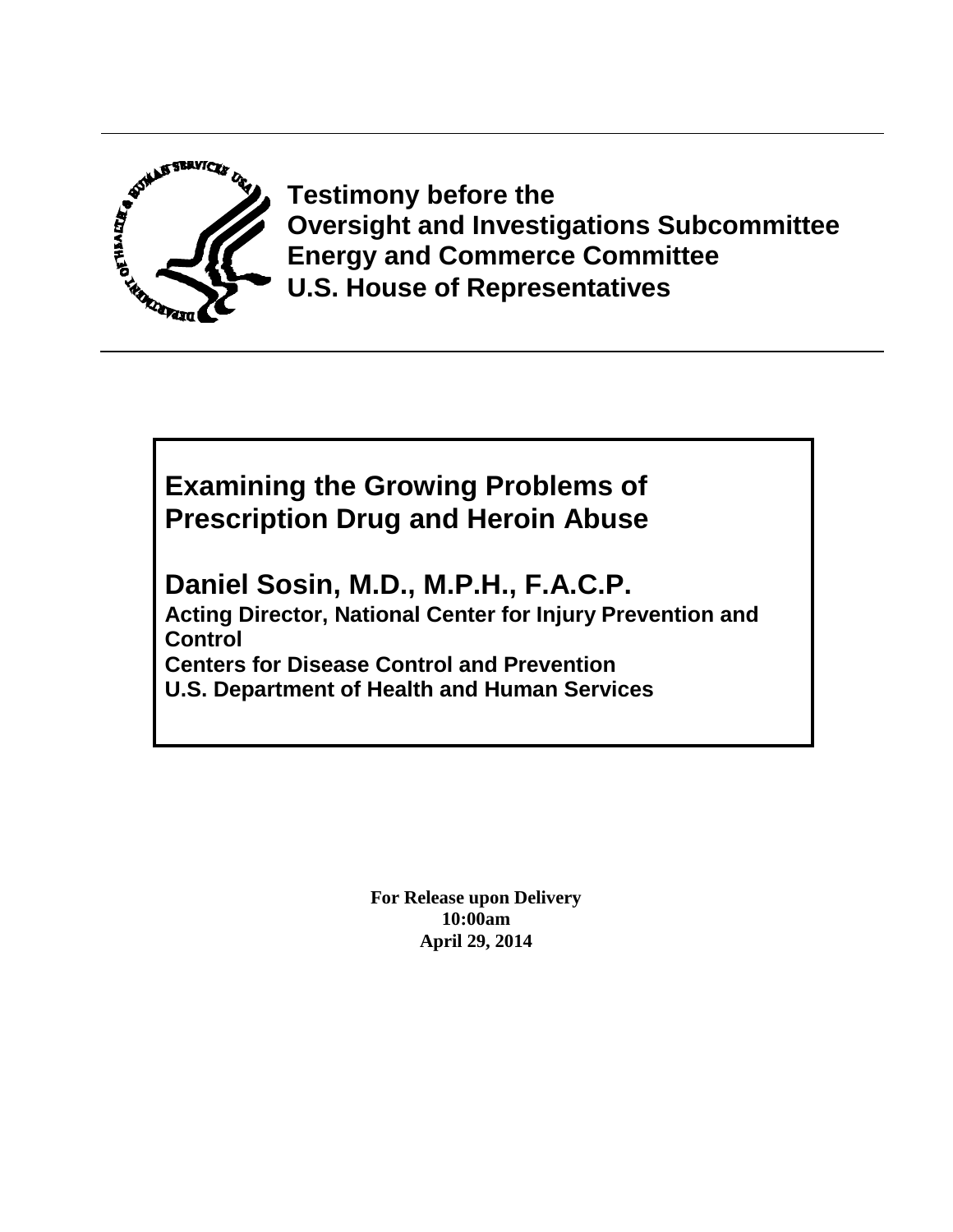Good morning Chairman Murphy, Ranking Member DeGette and Members of the Subcommittee. Thank you for the opportunity to testify before you today about the public health issues related to prescription drug overdoses and CDC's role in the prevention of these overdoses.

My name is Dr. Daniel Sosin, and I am the Acting Director of the National Center for Injury Prevention and Control at the Centers for Disease Control and Prevention (CDC). In this role, I am responsible for the leadership and implementation of CDC's programs that prevent violence and injuries and reduce their consequences. It is a pleasure to be with you today to talk about CDC's approach to the prevention of prescription drug overdoses—a national epidemic. We are at an important moment for this public health challenge. As you will hear today, we know more now than ever before about the burden and who is at risk for prescription drug overdose. However, there is still much to learn to be able to completely address this epidemic. My testimony reviews the nature of the epidemic, how preventing prescription drug overdoses has the potential to prevent some heroin overdoses, and CDC's unique contribution to addressing this public health crisis.

### **The National Prescription Drug Overdose Epidemic**

Drug overdose death rates have climbed sharply and steadily over the past decade and are higher now than they have ever been. Drug overdose death rates have climbed throughout the country, with some states like New Mexico, West Virginia and Kentucky being among the hardest hit.<sup>1</sup>

Increases in prescribing opioid pain relievers – drugs like oxycodone, hydrocodone, methadone and fentanyl – are driving the dramatic increase in overdose deaths over the

 $\overline{a}$ <sup>1</sup> Vital Signs: Overdoses of Prescription Opioid Pain Relievers --- United States, 1999--2008, *Morbidity and Mortality Weekly Report*, November 4, 2011[, http://www.cdc.gov/mmwr/preview/mmwrhtml/mm6043a4.htm.](http://www.cdc.gov/mmwr/preview/mmwrhtml/mm6043a4.htm)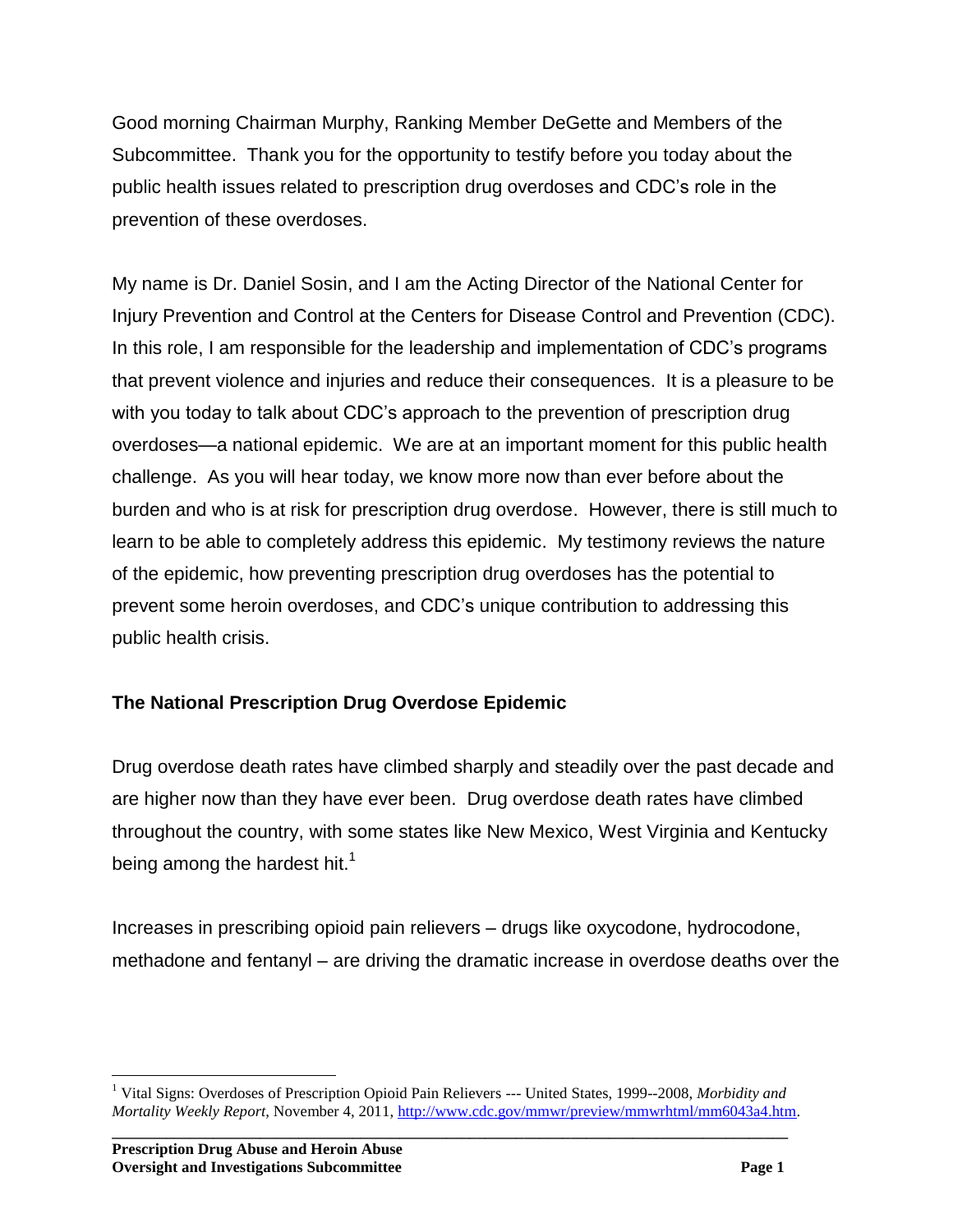last decade. Opioid pain reliever overdose deaths have quadrupled since 1999. $^2$  CDC has declared the problem of prescription drug abuse a public health epidemic and addressing it remains a key priority for the Agency.

The prescription drug overdose epidemic is driven by fundamental changes in the way healthcare providers prescribe opioid pain relievers. Beginning in the 1990s, providers started prescribing more opioid pain relievers in an effort to address what was, at that time, perceived to be a widespread problem of undertreated pain. As opioid pain reliever prescribing increased, overdose deaths increased simultaneously.<sup>3</sup> Today, the supply of opioid pain relievers is larger than ever. $4$ 

As the nation's health protection agency, CDC has worked to identify the clear connection between increased inappropriate opioid prescribing and overdose deaths. Certainly, the Agency recognizes and supports the appropriate use of opioid pain relievers as a useful tool for clinicians in controlling certain types of pain, such as pain related to cancer diagnoses. But, we are concerned with and are working to address the inappropriate prescribing of these drugs—such as when they are prescribed at doses or for durations not clinically-indicated, in combination with other contraindicated drugs like sedative-hypnotics, or for conditions for which other remedies may be indicated.

In addition to the clear human toll of opioid abuse, it also is a tremendous strain on our country's healthcare system. One study estimated that people who abuse opioids generate over eight times the annual health care costs compared to people who do not abuse these drugs. $5$ 

 $\overline{a}$  $2$  QuickStats: Number of Deaths From Poisoning,\* Drug Poisoning,† and Drug Poisoning Involving Opioid Analgesics — United States, 1999–2010, *Morbidity and Mortality Weekly Report*, March 29, 2013, [http://www.cdc.gov/mmwr/preview/mmwrhtml/mm6212a7.htm?s\\_cid=mm6212a7\\_e%20.](http://www.cdc.gov/mmwr/preview/mmwrhtml/mm6212a7.htm?s_cid=mm6212a7_e%20)

<sup>3</sup> Vital Signs: Overdoses of Prescription Opioid Pain Relievers --- United States, 1999--2008, *Morbidity and Mortality Weekly Report*, November 4, 2011[, http://www.cdc.gov/mmwr/preview/mmwrhtml/mm6043a4.htm.](http://www.cdc.gov/mmwr/preview/mmwrhtml/mm6043a4.htm) <sup>4</sup> Vital Signs: Overdoses of Prescription Opioid Pain Relievers --- United States, 1999--2008, *Morbidity and Mortality Weekly Report*, November 4, 2011[, http://www.cdc.gov/mmwr/preview/mmwrhtml/mm6043a4.htm.](http://www.cdc.gov/mmwr/preview/mmwrhtml/mm6043a4.htm)

<sup>&</sup>lt;sup>5</sup> White AG, Birnbaum, HG, Mareva MN, et al. Direct Costs of Opioid Abuse in an Insured Population in the United States. *J Manag Care Pharm*. 11(6):469-479. 2005.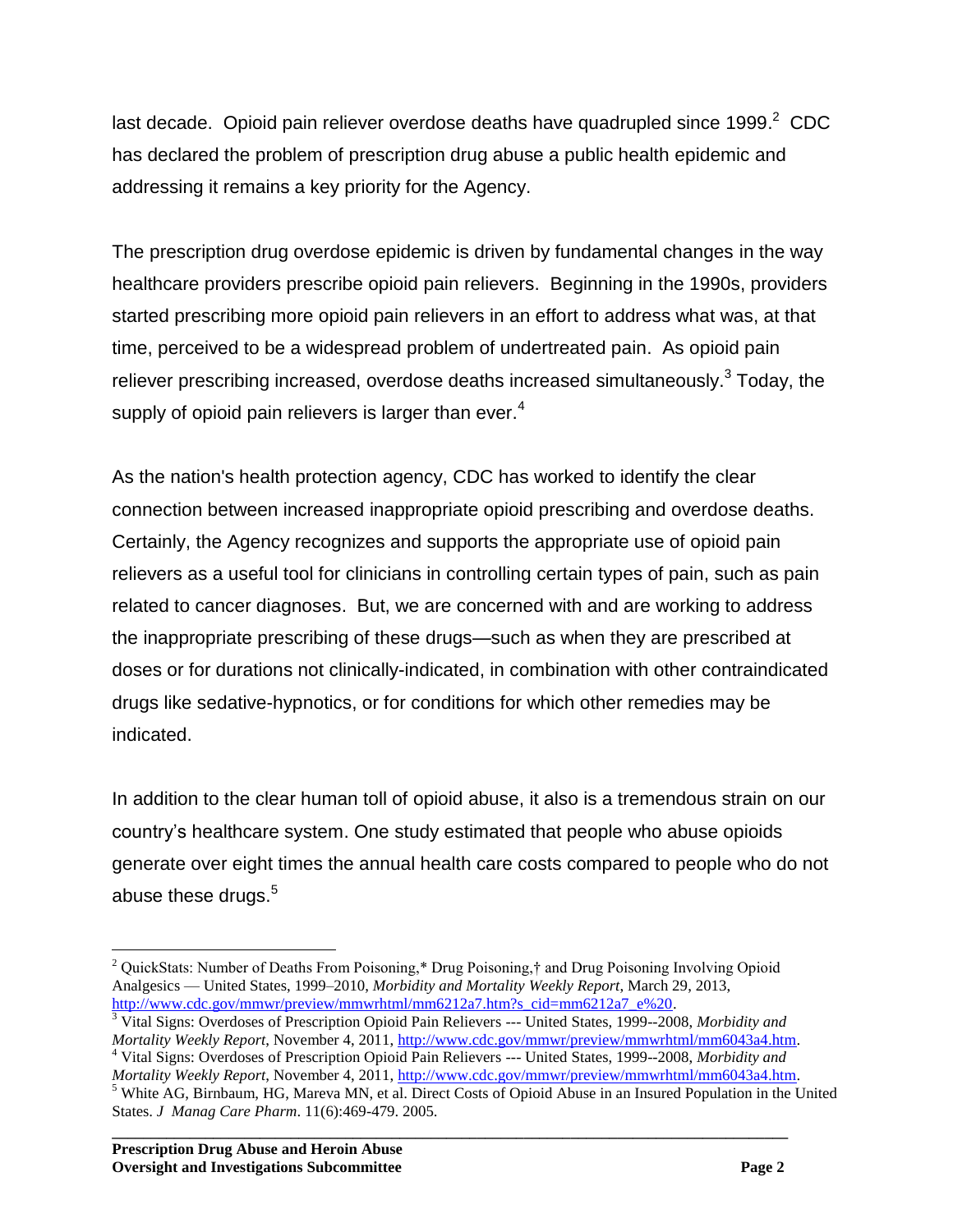## **Prescription Opioid Abuse and Dependence Still Greater than Heroin Abuse and Dependence**

One of the reasons we are gathered here today is our shared concern over reports that heroin use and overdoses are increasing. This is true; the number of persons meeting criteria for heroin abuse or dependence more than doubled from 2007 to 2012.<sup>6,7</sup> Some states, cities, and counties from across the country have reported recent increases in heroin-related deaths, including Maryland, Kentucky, and New York City. This increase in deaths is alarming. However, opioid abuse/dependence is still approximately four times greater than heroin abuse/dependence. In 2012, more than two million people reported opioid abuse/dependence—approximately the population of Houston compared to about 467,000 people reporting heroin use.<sup>8</sup>

For CDC, preventing prescription opioid abuse and misuse will help prevent some cases of heroin abuse. For example, some studies of people who use heroin show that many times prescription opioid abuse precedes heroin use. CDC's analysis has found that more than three out of four people who reported both past-year opioid abuse and heroin use said they used opioids non-medically—that is, without a prescription or for the feeling or experience the drugs cause—prior to heroin initiation.<sup>9</sup> In addition, more than seven out of ten people who reported past-year heroin use also reported using opioids non-medically in the past year.<sup>10</sup> From 2002 to 2011, first-time heroin use was 19 times higher among those reporting prior nonmedical opioid use than among those

 $\overline{a}$ 

<sup>6</sup> Substance Abuse and Mental Health Services Administration, Office of Applied Studies (2008). *Results from the 2007 National Survey on Drug Use and Health: National Findings* (NSDUH Series H-34, DHHS Publication No. SMA 08-4343). Rockville, MD.

<sup>7</sup> Substance Abuse and Mental Health Services Administration, *Results from the 2012 National Survey on Drug Use and Health: Summary of National Findings*, NSDUH Series H-46, HHS Publication No. (SMA) 13-4795. Rockville, MD: Substance Abuse and Mental Health Services Administration, 2013.

<sup>8</sup> Substance Abuse and Mental Health Services Administration, *Results from the 2012 National Survey on Drug Use and Health: Summary of National Findings*, NSDUH Series H-46, HHS Publication No. (SMA) 13-4795. Rockville, MD: Substance Abuse and Mental Health Services Administration, 2013.

<sup>&</sup>lt;sup>9</sup> Jones, C.M., Heroin use and heroin use risk behaviors among nonmedical users of prescription opioid pain relievers – United States, 2002–2004 and 2008–2010. Drug Alcohol Depend. (2013).

**\_\_\_\_\_\_\_\_\_\_\_\_\_\_\_\_\_\_\_\_\_\_\_\_\_\_\_\_\_\_\_\_\_\_\_\_\_\_\_\_\_\_\_\_\_\_\_\_\_\_\_\_\_\_\_\_\_\_\_\_\_\_\_\_\_\_\_\_\_\_\_\_\_\_\_\_\_\_\_\_\_\_\_\_\_\_\_** <sup>10</sup> Jones. C.M., Heroin use and heroin use risk behaviors among nonmedical users of prescription opioid pain relievers – United States, 2002–2004 and 2008–2010. Drug Alcohol Depend. (2013).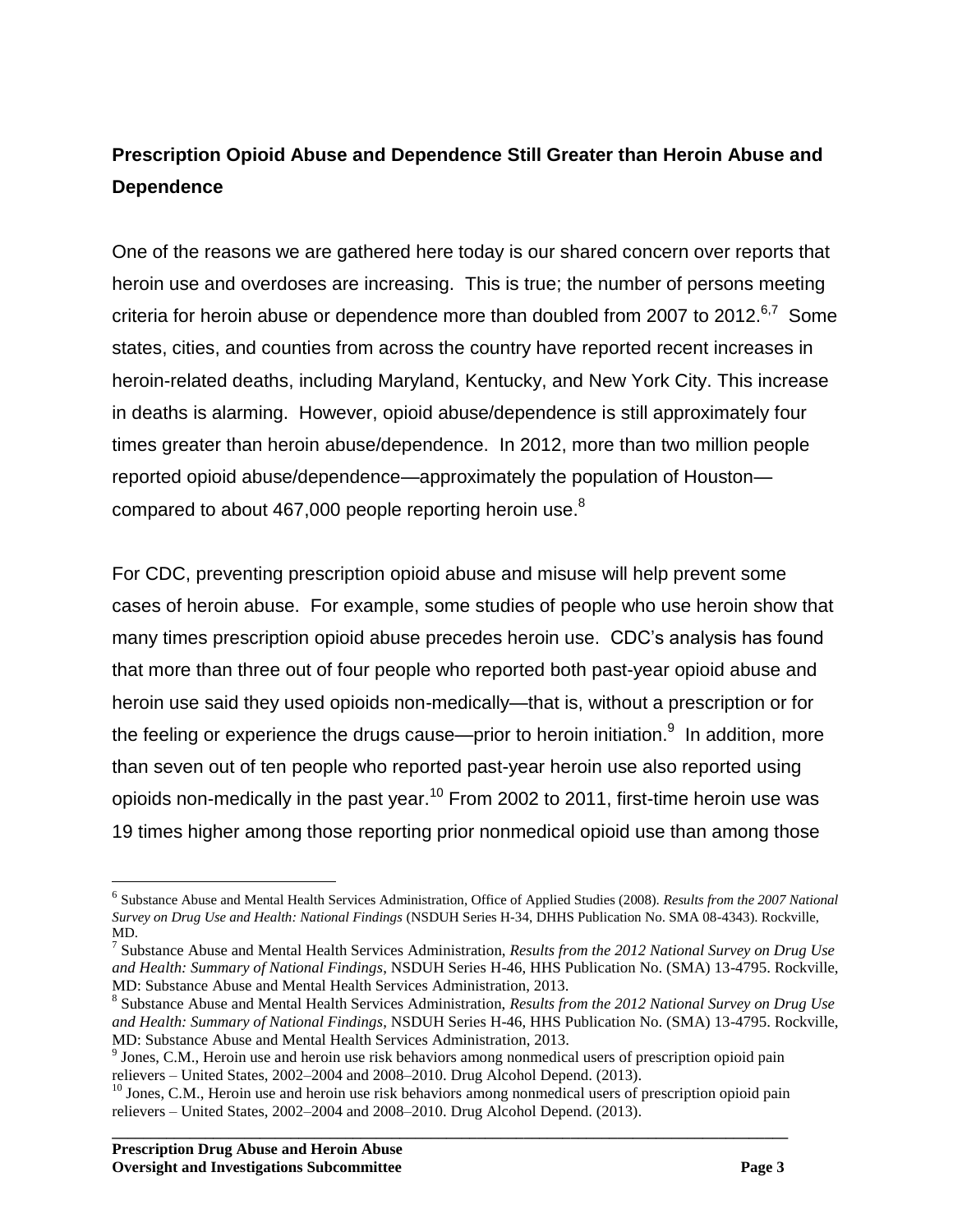who did not report using opioids non-medically.<sup>11</sup> In short, research suggests that a small portion of people, less than four percent of past year non-medically prescription opioid initiates, began using heroin within five years of prescription opioid initiation.

These findings suggest the need for additional strategies to reduce inappropriate opioid prescribing and use so that there are fewer people who become addicted. Reducing inappropriate opioid prescribing is one of the necessary approaches to prevent people from becoming addicted to opioids and keep them from later transitioning to heroin.

### **CDC Efforts to Reverse the Prescription Drug Overdose Epidemic**

CDC is working to reverse the prescription drug overdose epidemic by focusing on three areas that are both central to the CDC mission and complementary to the work of our sister agencies like the Substance Abuse and Mental Health Services Administration, the Food and Drug Administration, the National Institute on Drug Abuse, the Department of Justice, and the Office of National Drug Control Policy. The first area of focus is on protecting the public's health by improving data quality and tracking trends to monitor actionable changes in the epidemic, including promoting the use of prescription drug monitoring program data for safer prescribing. Prescription drug monitoring programs, or PDMPs, are a promising tool to directly help prescribers reduce unwarranted prescribing. They also will allow CDC and states to better understand more quickly what populations are being prescribed these drugs to inform where and how to implement prevention strategies. The second area of focus is strengthening state efforts by scaling up effective public health interventions. Through our technical assistance and direct funding to be awarded later this year, CDC is helping states implement tailored, state-specific prevention strategies and evaluate their own policies and programs aimed at addressing the epidemic. Third, we are focused on improving patient safety by supplying health care providers with data, tools, and guidance for

**\_\_\_\_\_\_\_\_\_\_\_\_\_\_\_\_\_\_\_\_\_\_\_\_\_\_\_\_\_\_\_\_\_\_\_\_\_\_\_\_\_\_\_\_\_\_\_\_\_\_\_\_\_\_\_\_\_\_\_\_\_\_\_\_\_\_\_\_\_\_\_\_\_\_\_\_\_\_\_\_\_\_\_\_\_\_\_**

 $\overline{a}$ 

<sup>&</sup>lt;sup>11</sup> Muhuri PK, Gfroerer JC, Davies MC. Associations of Nonmedical Pain Reliever Use and Initiation of Heroin Use in the United States. SAMHSA CBHSQ Data Review. 2013. Available at <http://www.samhsa.gov/data/2k13/DataReview/DR006/nonmedical-pain-reliever-use-2013.pdf> (accessed April 23, 2014).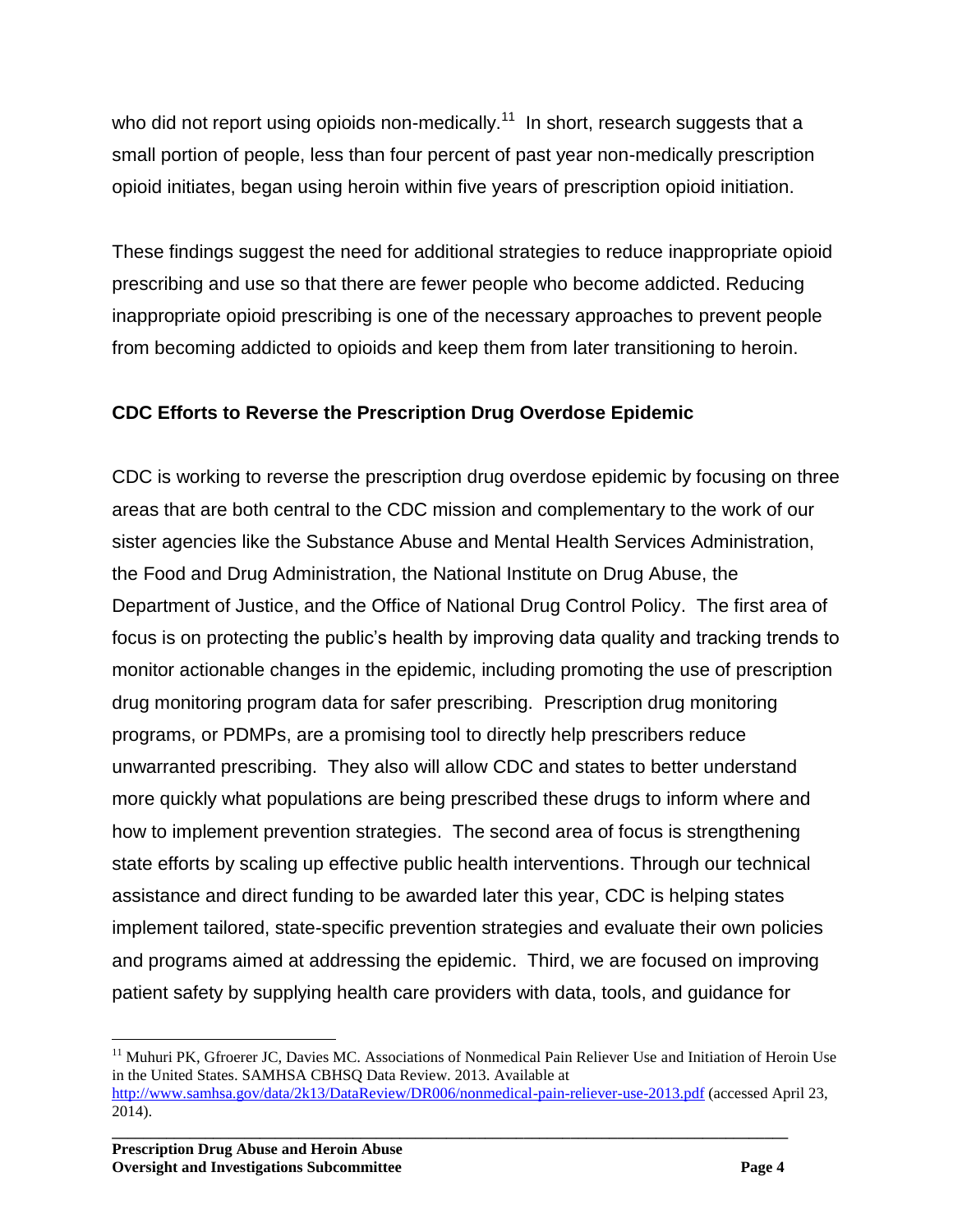evidence-based decision making that improves population health, for instance by identifying effective insurer mechanisms for preventing over-prescribing of opioids. One example includes Patient Review and Restriction Programs (PRRs) where insurers direct patients whose claims are flagged for potential overutilization or abuse (such as a single patient receiving opioid prescriptions from multiple prescribers and/or pharmacies) to a single provider, pharmacy, or both. In 2012, CDC convened expert representatives from state Medicaid agencies, managed care organizations, and private insurers to share experiences using PRRs as one method to prevent prescription drug abuse, diversion and overdose.

In addition, the Fiscal Year 2015 President's Budget includes \$15.6 million in new funding to expand CDC's Core Violence and Injury Prevention Program (VIPP) to include additional states with high burdens of prescription drug overdose. The increased investment will equip more states to prevent injuries and violence, with the requirement that, each state that is funded selecting prescription drug overdose as one of the state's four injury-prevention focus areas. Sixteen of the currently-funded States through the Core VIPP have prioritized prescription drug overdose within the State public health department.

By applying these strategies, CDC is focusing on one of the "upstream" drivers of the epidemic—that is, the prescribing behaviors that created and continue to fuel this crisis—to impact this epidemic on a national scale and break the cycle of abuse, addiction, and overdose.

#### **Conclusion**

Prescription drug abuse and overdose is a serious public health issue in the United States. The burden of prescription drug abuse and overdose not only impacts individuals and families but communities, employers, the healthcare system, and public and private insurers. Addressing this complex problem requires a multi-faceted approach and collaboration between public health, clinical medicine, and public safety